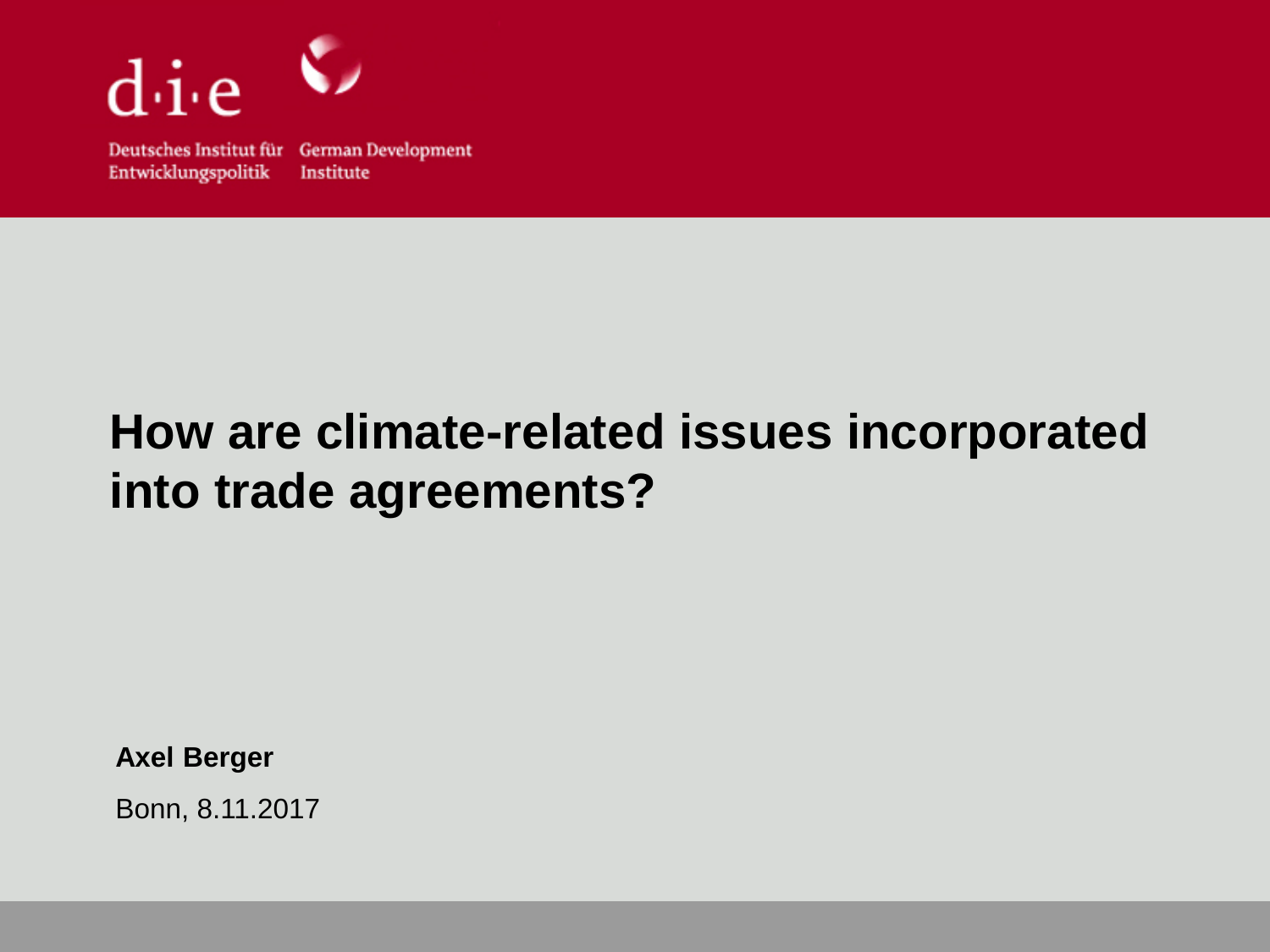### **Introduction**



- new-generation PTAs increasingly cover issues that go beyond rulebook of WTO
- $\triangleright$  some examples: investment, government procurement, competition policy, regulatory cooperation, e-commerce, state-owned enterprises, development, labour, environment etc
- $\triangleright$  At the same time NDCs cover many trade issues
- $\triangleright$  In the wake of the Paris Agreement and its bottom-up approach: Increased interaction between trade and climate – potential for synergies and risk of tensions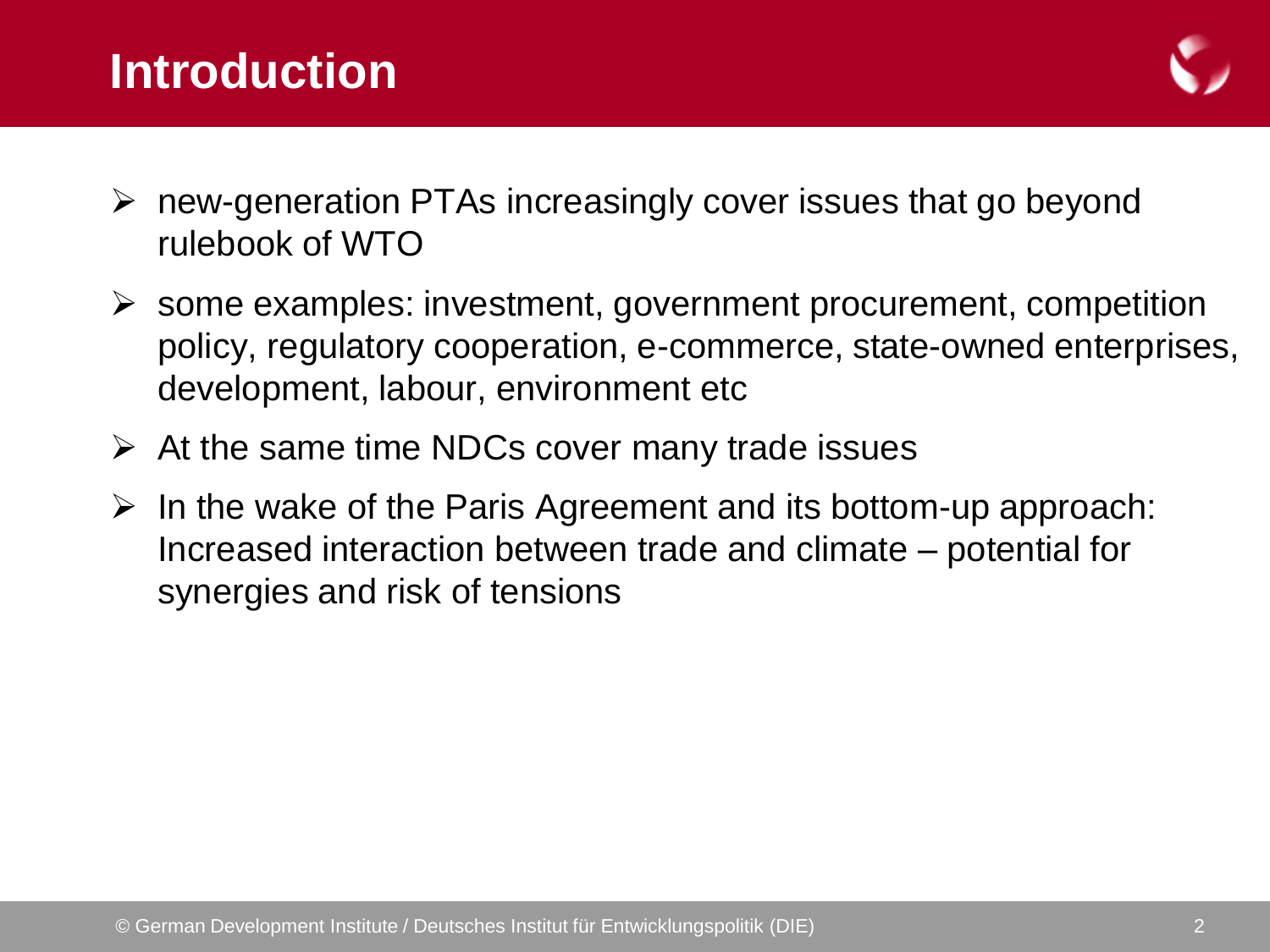

#### **Trade agreements include more and more environmental provisions over time…**

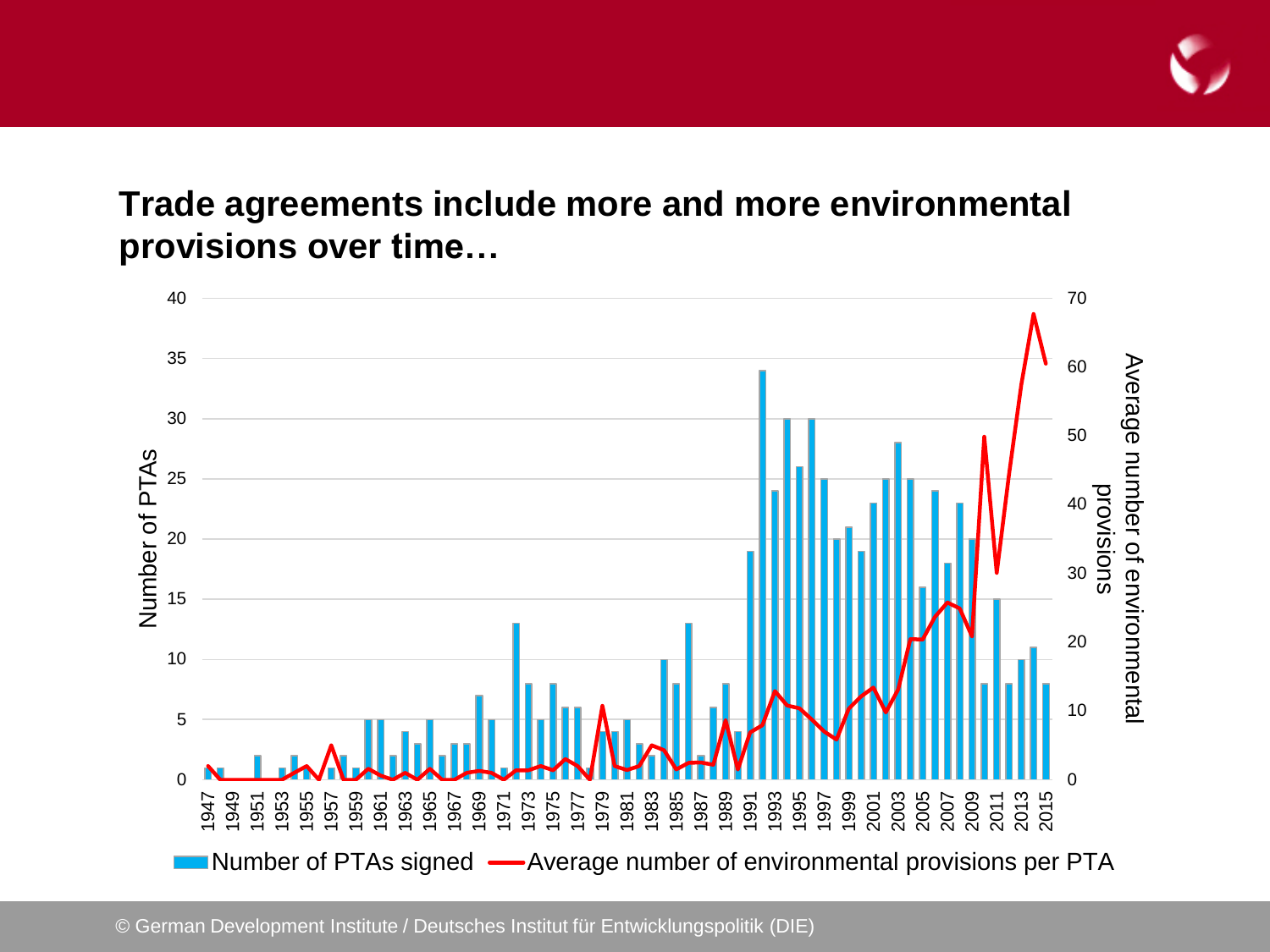

#### **Environmental provisions are getting increasingly divers…**



© German Development Institute / Deutsches Institut für Entwicklungspolitik (DIE)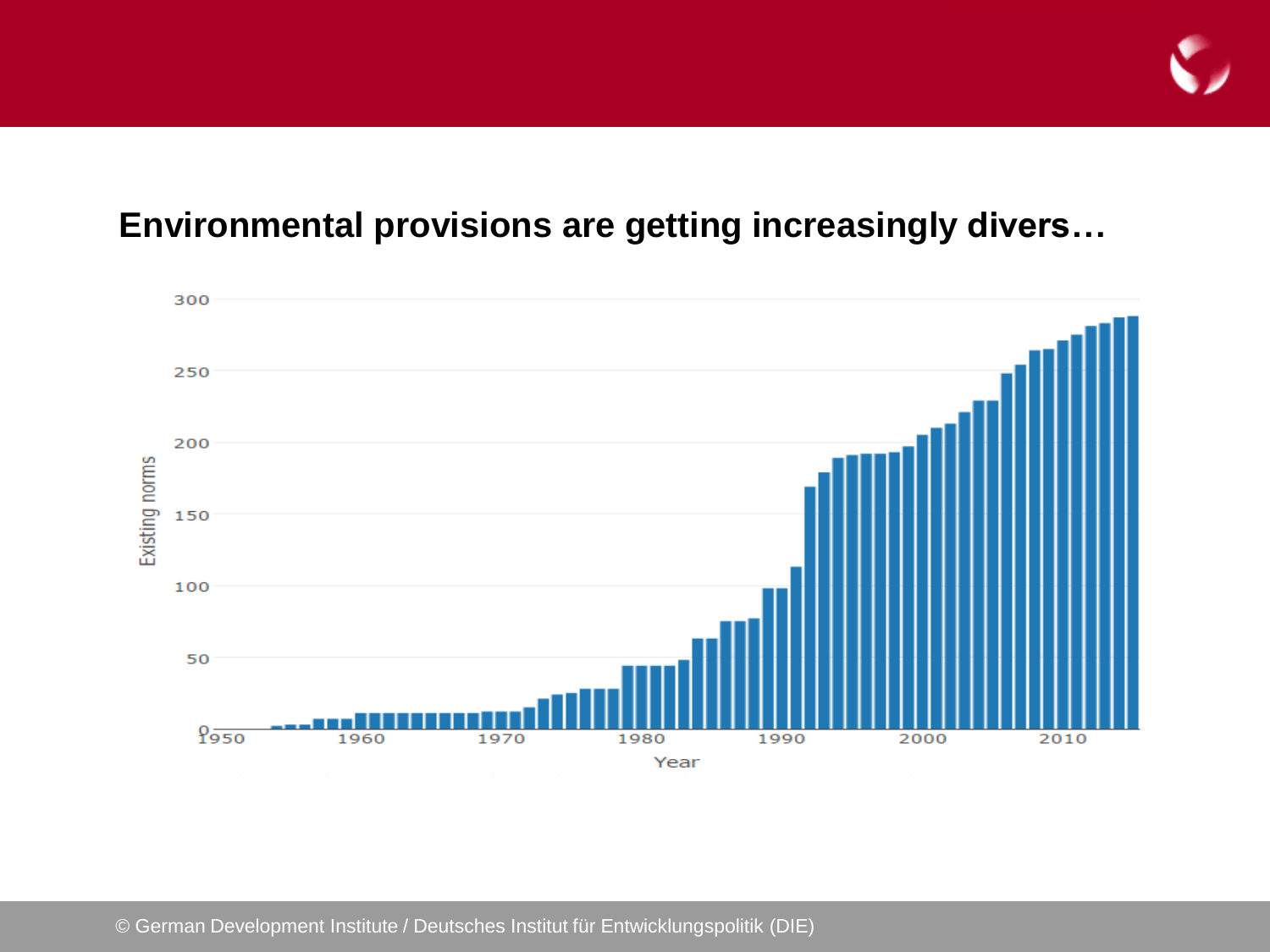

- $\triangleright$  PTAs may eliminate barriers to trade thus stimulating the diffusion of climate-friendly goods, services and technologies
- $\triangleright$  The inclusion of climate-related provisions in PTAs (and trade-related provisions in NDCs) can support policy coherence
- $\triangleright$  PTAs can foster the implementation of national and international climate-related regulations and agreements
- $\triangleright$  PTAs allow for bargaining and package deals and can lead to more stringent climate-related provisions
- $\triangleright$  The growing network of bilateral and regional PTAs offers the potential for policy innovation and diffusion
- $\triangleright$  PTA negotiations are a good place to discuss trade-related aspects of climate change mitigation (e.g. border tax adjustment, carbon trading etc.)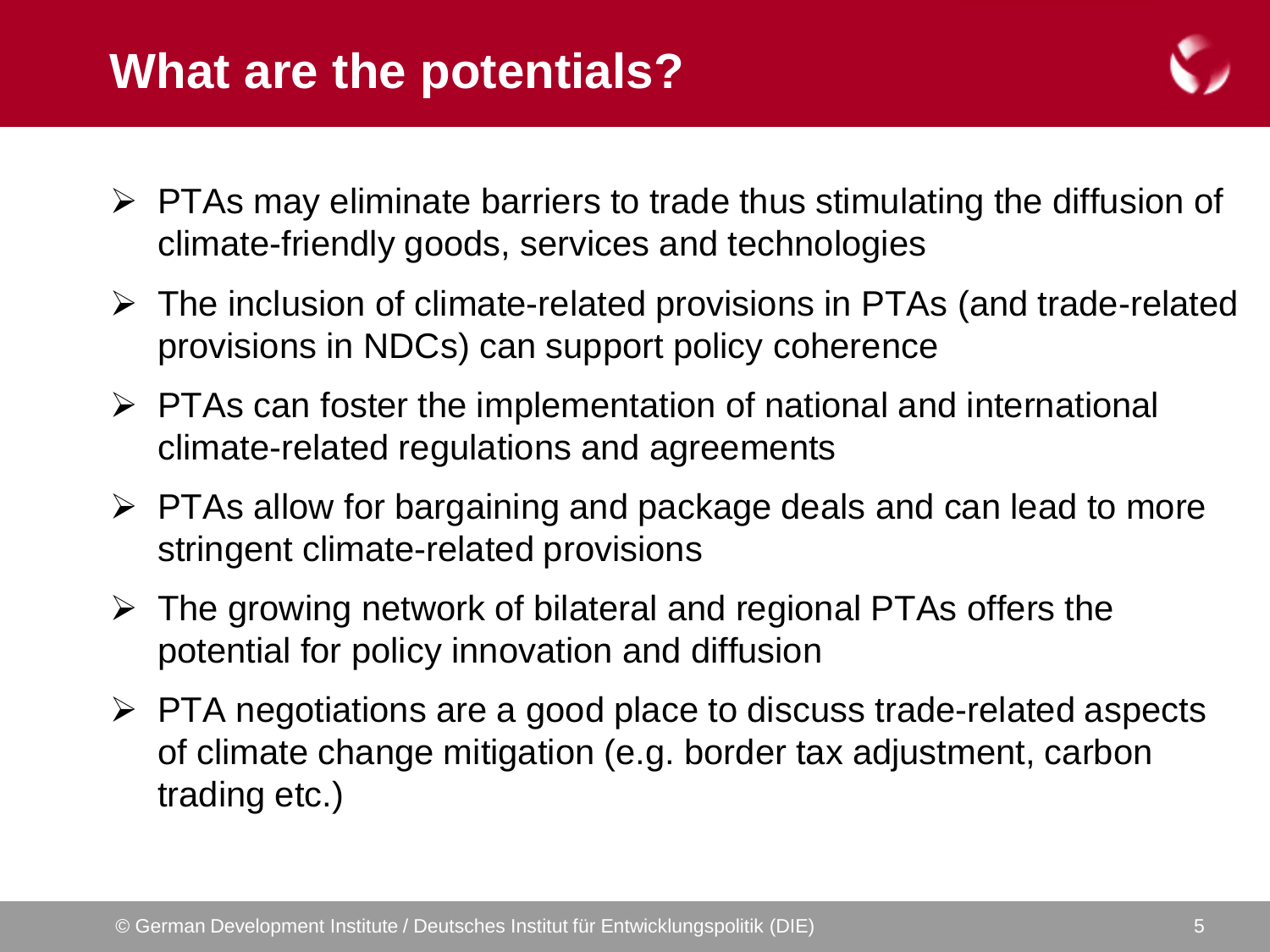### **Examples for climate-related provisions**



| <b>Category of provision</b>                                 | <b>First PTA</b><br>to include it                         | Year | <b>Excerpt</b>                                                                                                                                                                                                       | Number of<br><b>PTAs</b> |
|--------------------------------------------------------------|-----------------------------------------------------------|------|----------------------------------------------------------------------------------------------------------------------------------------------------------------------------------------------------------------------|--------------------------|
| <b>Promotion of renewable</b><br>energy                      | Lomé II                                                   | 1979 | "The Community will assist inter alia, in the [] implementation of<br>alternative energy strategies in programmes and projects that will []<br>cover wind, solar, geothermal and hydro-energy sources"               | 70                       |
| <b>Promotion of energy</b><br>efficiency                     | Lomé II                                                   | 1979 | "The Community will assist inter alia, in the [] production in the ACP<br>States of equipment for the production and distribution of energy as well<br>as the application of energy-saving techniques"               | 68                       |
| <b>Cooperation on climate</b><br>governance                  | UE and<br>Poland<br>/Hungary                              | 1991 | "Cooperation shall centre on [] global climate change"                                                                                                                                                               | 38                       |
| <b>Reduction of GHG</b><br>emissions                         | Lomé IV                                                   | 1989 | "The Parties recognize the value of exchanging views, using existing<br>consultation mechanisms under this Convention, on major ecological<br>hazards, whether on a planetary scale (such as the greenhouse effect)" | 31                       |
| <b>Adaptation to climate</b><br>change                       | China and<br>Costa Rica                                   | 2010 | "The Parties shall cooperate to [] promote effective risk management<br>in the agribusiness chains aiming to incorporate measures for adaptation<br>$[]$ of climate change $[]$ "                                    | 14                       |
| <b>Ratification or</b><br>implementation of Kyoto            | EU and<br>Montenegro                                      | 2007 | "Special attention shall be paid to the ratification and the implementation<br>of the Kyoto Protocol."                                                                                                               | 13                       |
| <b>Ratification or</b><br>implementation of<br><b>UNFCCC</b> | Common<br>Market for<br>Eastern and<br>Southern<br>Africa | 1993 | "The Member States [] agree to: [] accede to the UNCED<br>Agreements relating to the Conventions on climatic change and<br>biodiversity"                                                                             | 7                        |
| <b>Harmonization of climate</b><br>regulation                | EU and<br>Ukraine                                         | 2014 | "Ukraine undertakes to gradually approximate its legislation to []<br>Directive 2003/87/EC establishing a scheme for greenhouse gas emission<br>allowance trading within the Community []"                           | 2                        |

*Jean-Frédéric Morin and Sikina Jinnah,* "The Emergence of Climate Change Norms in the International Trade Complex"

© German Development Institute / Deutsches Institut für Entwicklungspolitik (DIE)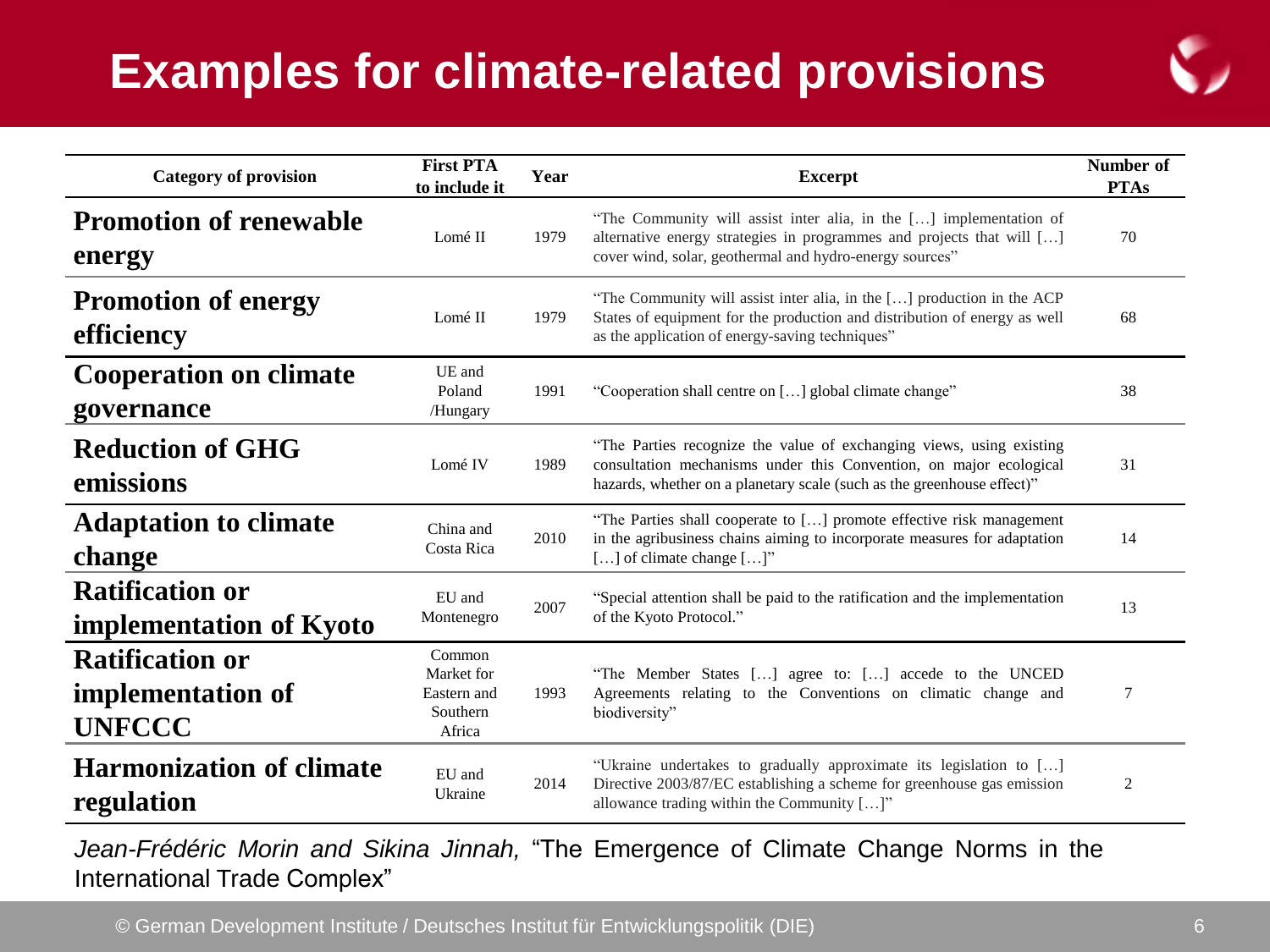

There are many more provisions in PTAs that indirectly related to climate change:

- $\triangleright$  Exception for the conservation of resources
- $\triangleright$  Cooperation on environmental matters
- $\triangleright$  Should not lower environmental protection
- $\triangleright$  Technical assistance
- $\triangleright$  Enforcement of environmental measures
- $\triangleright$  Public awareness on the environment
- $\triangleright$  Trade in environmental goods
- $\triangleright$  Exception to protection against expropriation
- $\triangleright$  Air pollution

…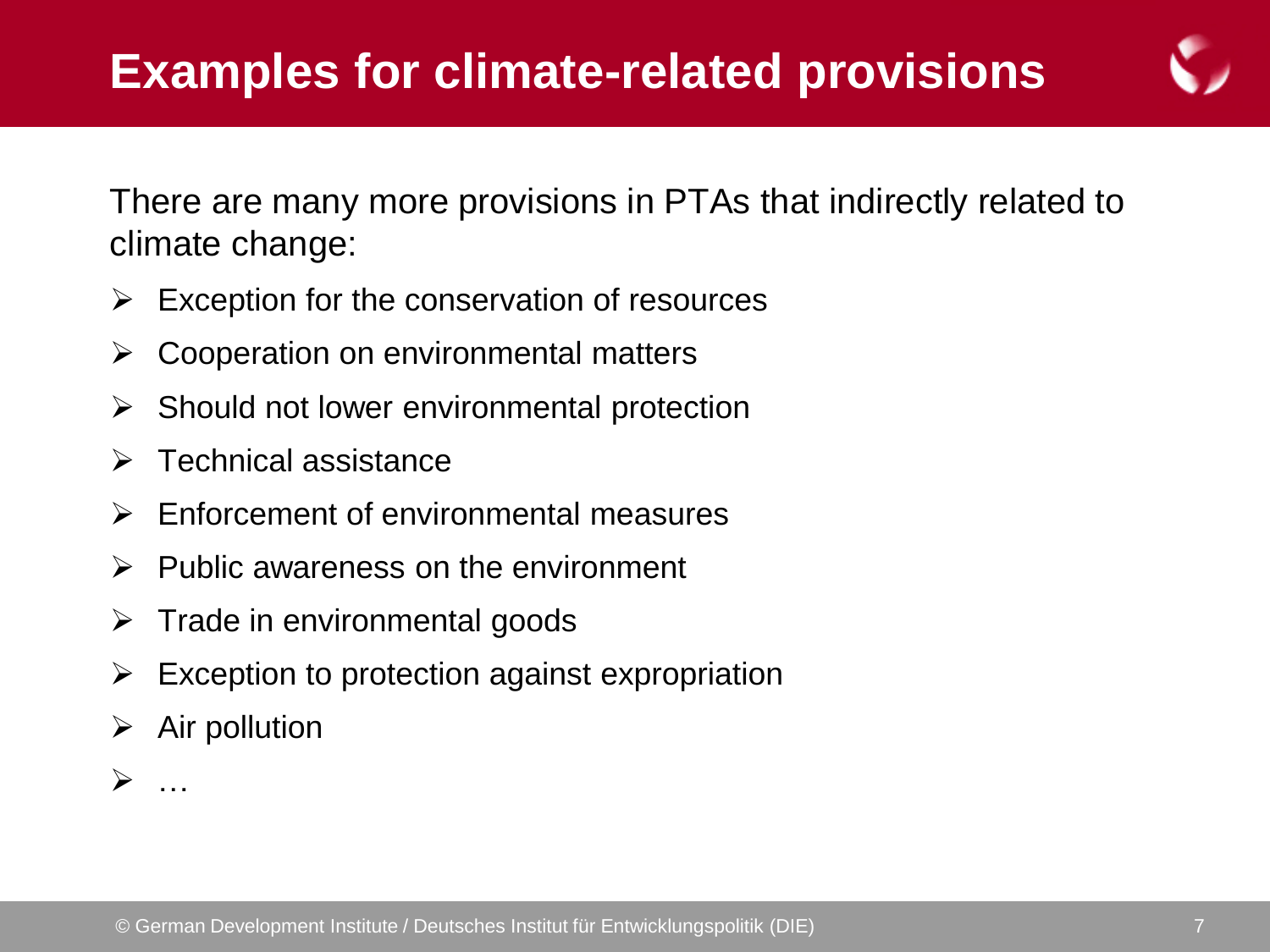### **Prevalence of climate-related provisions**



#### **Average number of climate-related provisions**

#### **Average number of biodiversityrelated provisions**



*Jean-Frédéric Morin and Sikina Jinnah,* "The Emergence of Climate Change Norms in the International Trade Complex"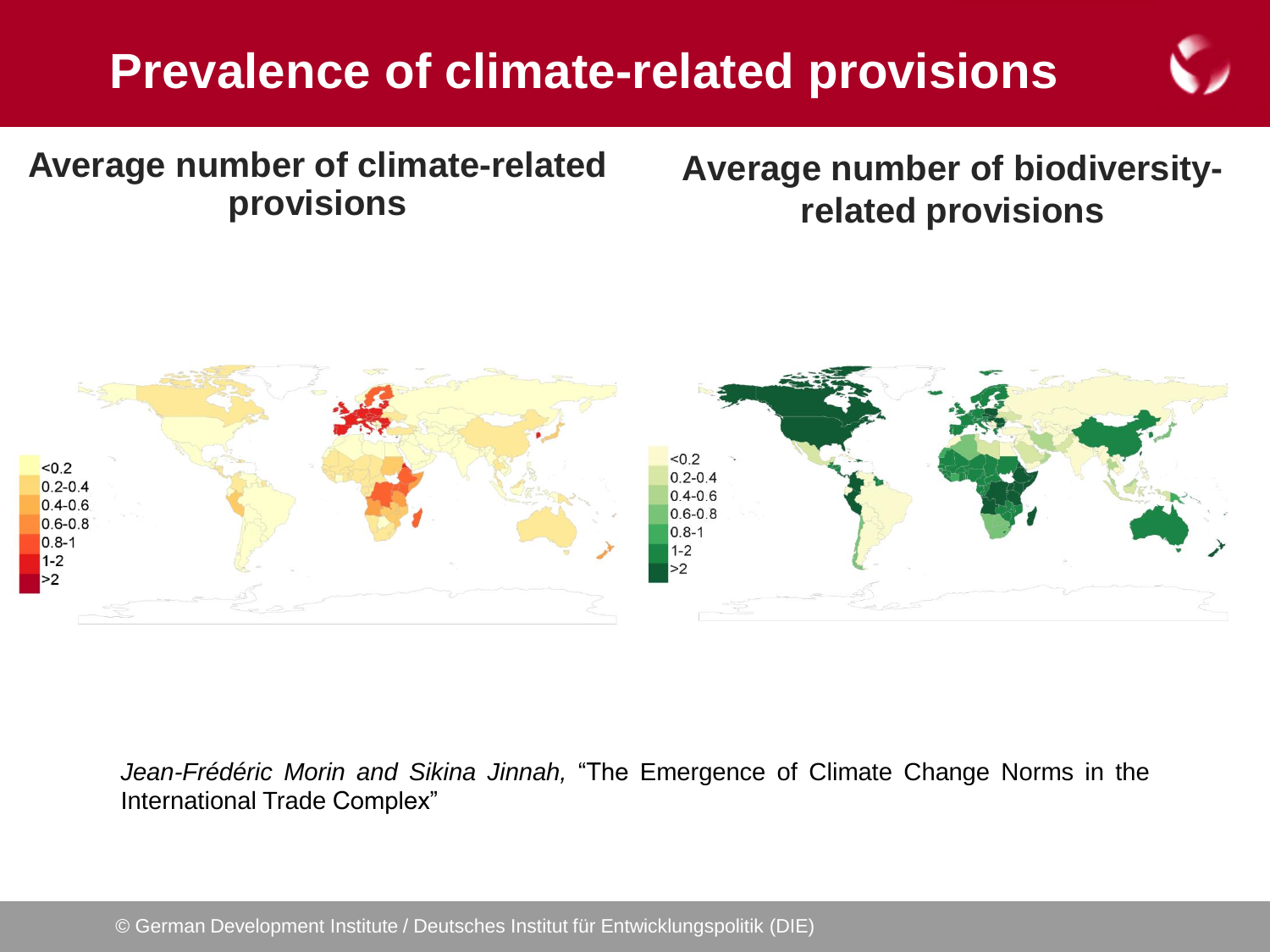### **Who are the drivers?**



### *[TRENDanalytics.info](http://klimalog.die-gdi.de/trend/table.html)*

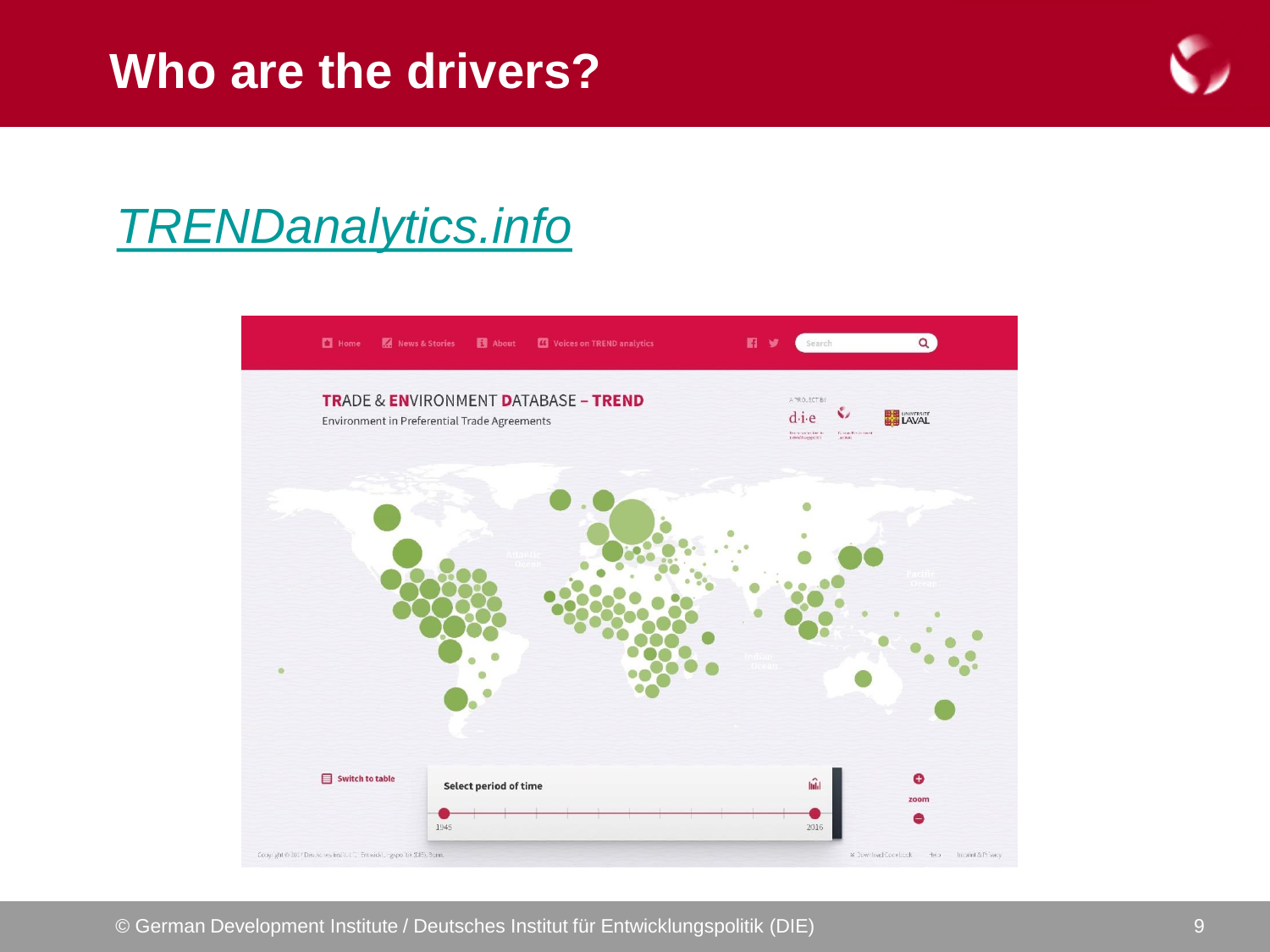### **Who are the drivers?**





Jean-Frédéric Morin, Nicolas Michaud and Corentin Bialais, 2016, "Trade Negotiations and Climate Governance: The EU as a pioneer, but not (yet) a leader", *IDDRI Issue Brief,* no 10/16, 4 p.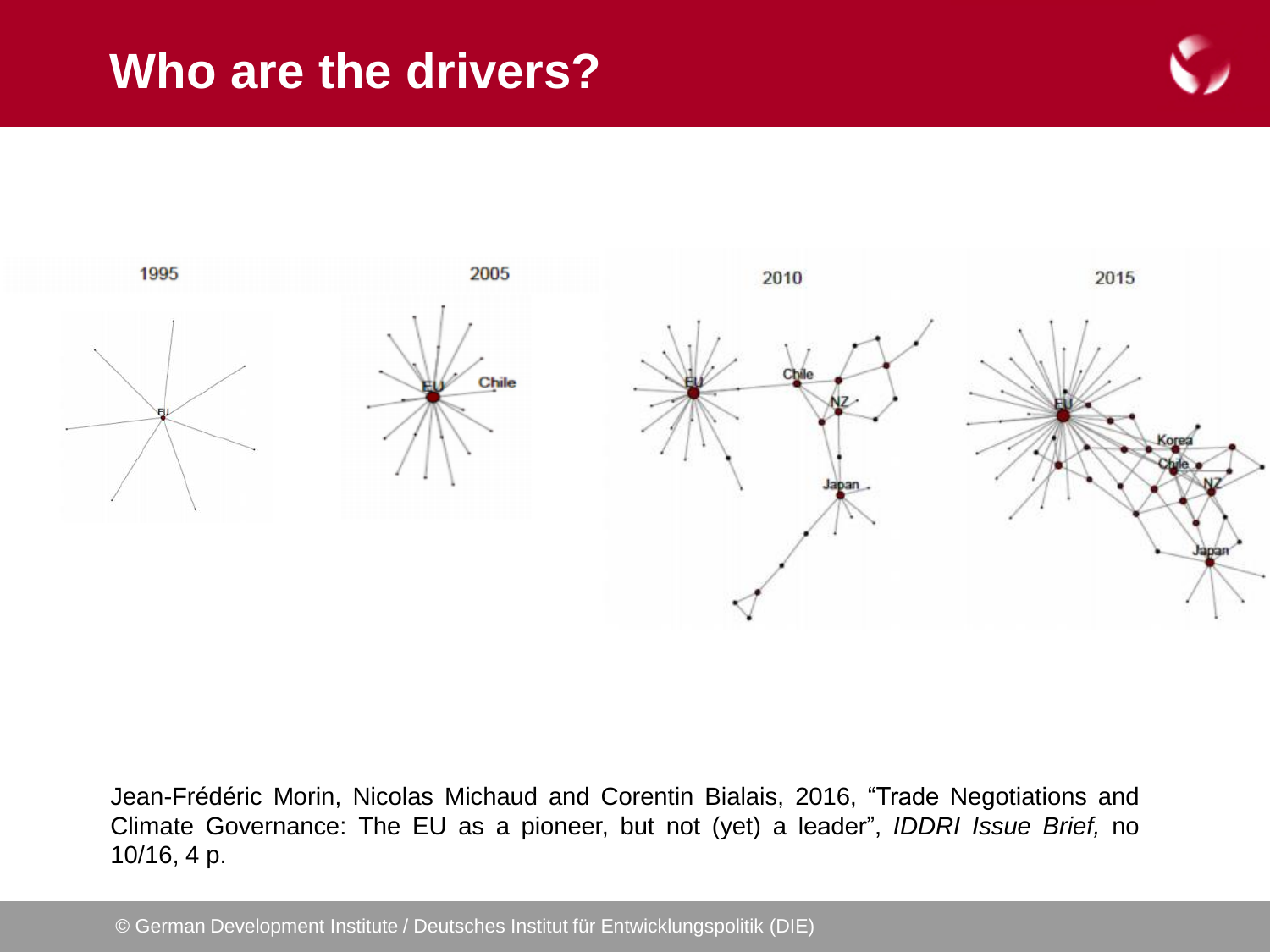### **Conclusion**



- $\triangleright$  PTAs have great potential to foster climate-friendly trade, cooperation, participation, coherence, etc.
- $\triangleright$  Compared to other environmental dimensions, this potential is currently underutilised
- $\triangleright$  Broad range of climate-related provisions important exceptions: carbon taxes, carbon credits and emission trading
- $\triangleright$  With the exception of the EU the big emitters are shying away from incorporating climate-related provisions in their PTAs
- $\triangleright$  Is there a case for increased lobbying by climate action stakeholders?